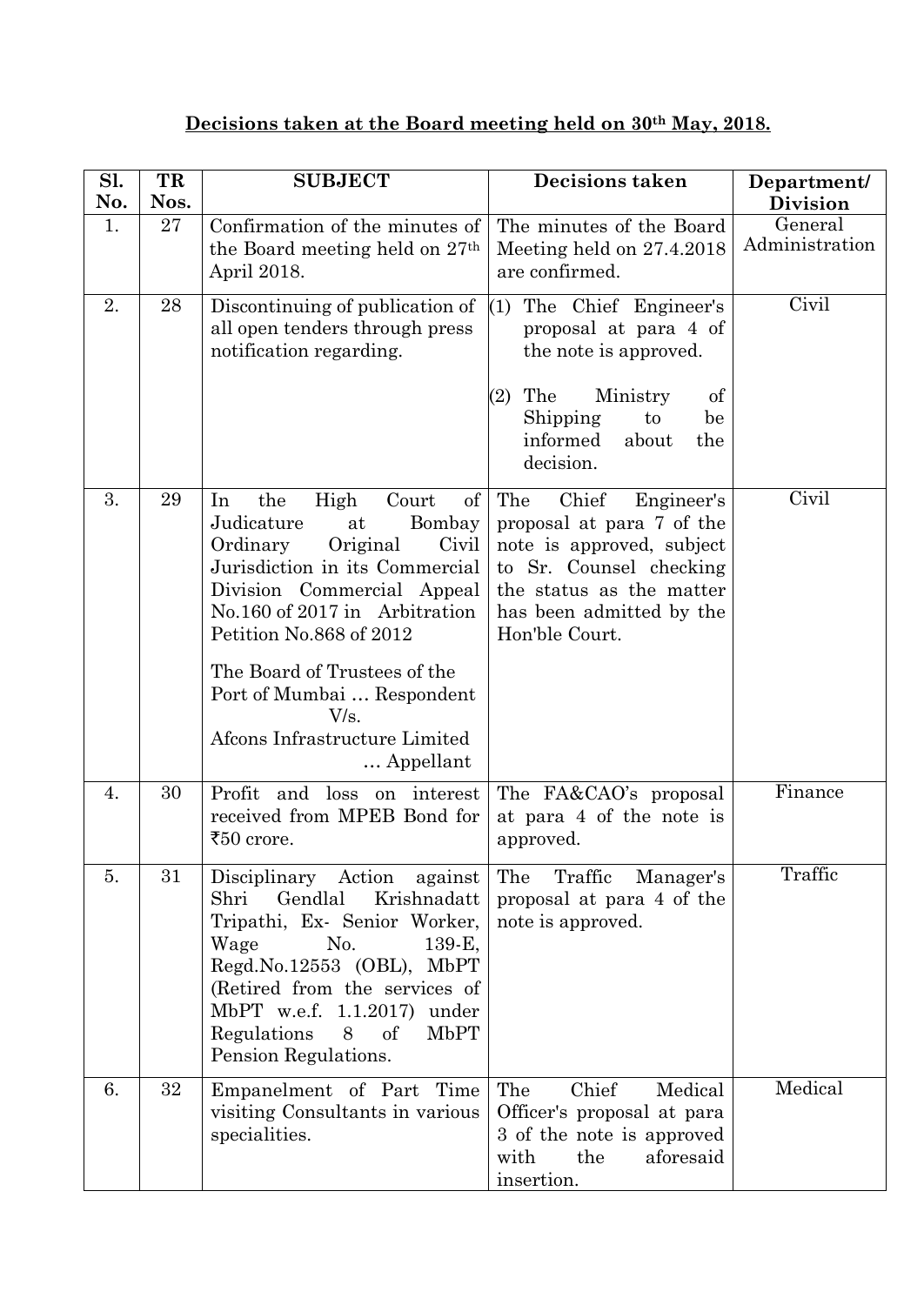| Sl. | TR   | <b>SUBJECT</b>                                                                                                                                                                                                                                                                                                                                                                       | <b>Decisions taken</b>                                                                                                                                                                                                                                         | Department/               |
|-----|------|--------------------------------------------------------------------------------------------------------------------------------------------------------------------------------------------------------------------------------------------------------------------------------------------------------------------------------------------------------------------------------------|----------------------------------------------------------------------------------------------------------------------------------------------------------------------------------------------------------------------------------------------------------------|---------------------------|
| No. | Nos. |                                                                                                                                                                                                                                                                                                                                                                                      |                                                                                                                                                                                                                                                                | <b>Division</b>           |
| 7   | 33   | Empanelment of more Nos. of<br>Private<br>Super-Speciality<br>Hospitals/Diagnostic Centres<br>at Mumbai, Navi Mumbai,<br>Thane, Kalyan to provide<br>secondary<br>& tertiary<br>care<br>treatment which<br>are<br>not<br>available at<br>Mumbai Port<br>Trust<br>Hospital<br>credit<br>on<br>facilities at the prevailing rate<br>of CGHS, Mumbai city for a<br>period of two years. | Chief<br>The<br>Medical<br>Officer's proposal at para<br>6 of the note is approved.                                                                                                                                                                            | Medical                   |
| 8   | 34   | Disciplinary Action<br>against<br>Shri Pitambar B. Singh, Ex-<br>Winch Driver, Wage No. 548,<br>Regd.No.10011 OBL, MbPT<br>(Retired from the services of<br>MbPT w.e.f. 1.8.2015) under<br>Regulations<br>$\sigma f$<br>MbPT<br>8<br>Pension Regulations.                                                                                                                            | Consideration deferred.                                                                                                                                                                                                                                        | Traffic                   |
| 9   | 35   | Commercial<br>utilization<br>of<br>Mumbai<br>Port<br><b>Buildings</b><br>situated<br>at Sassoon<br>Dock,<br>Colaba, Mumbai                                                                                                                                                                                                                                                           | Chief Engineer's proposal<br>at para 8 for re-invitation<br>of bids is approved as per<br>revised condition brought<br>the<br><b>Note</b><br>in<br>out<br>οf<br>Discussion. The operator<br>Impresario to be debarred<br>from participating in this<br>tender. | Civil<br>Engineering      |
| 10  | 36   | Providing façade lighting and<br>illumination<br>outside<br>for<br>domestic<br>cruise<br>proposed<br>terminal.                                                                                                                                                                                                                                                                       | Mechanical<br>The<br>Chief<br>Engineer's proposal<br>at<br>para 6 of the note is<br>approved.                                                                                                                                                                  | Mechanical<br>Engineering |
| 11  | 37   | RFQ No. CE.FSRU/2015 -<br>"Setting up of Floating Storage"<br>Regasification<br>and<br>Unit<br>(FSRU) in Mumbai Port on<br>PPP mode"<br>- Annulling of Tender Process.                                                                                                                                                                                                               | Ex-post-facto approval is<br>Chief<br>accorded to<br>the<br>Engineer's<br>proposal<br>at<br>para 6 of the note.                                                                                                                                                | Civil<br>Engineering      |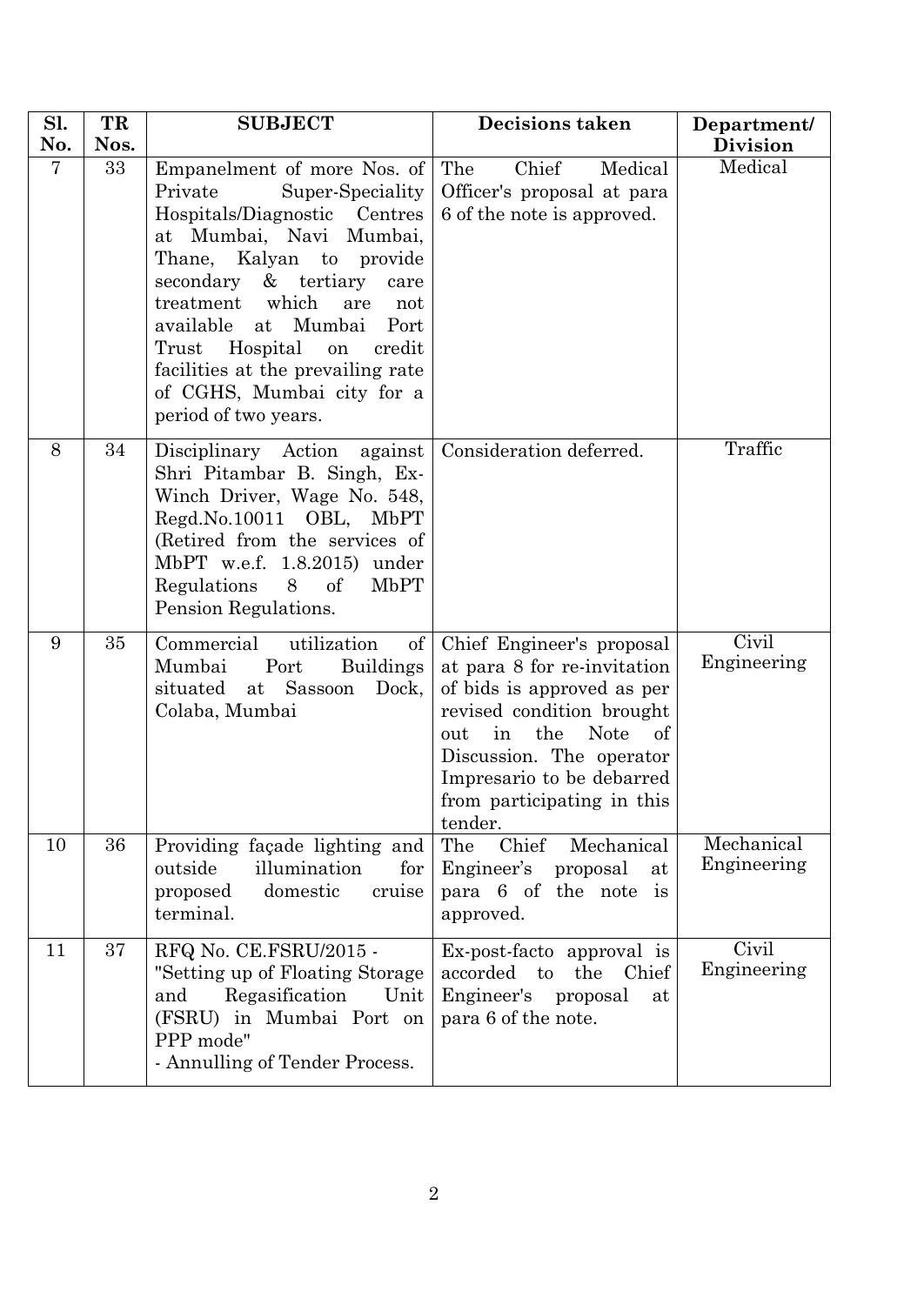| Sl.<br>No. | TR<br>Nos. | <b>SUBJECT</b>                                                  | <b>Decisions taken</b>                                | Department/<br><b>Division</b> |
|------------|------------|-----------------------------------------------------------------|-------------------------------------------------------|--------------------------------|
| 12         | 38         | <sub>of</sub><br>residential<br>Allotment                       | The<br>Sr.<br>Dy. Manager                             | Welfare                        |
|            |            | accommodation<br>senior<br>to                                   | (Welfare)'s<br>proposal<br>at                         |                                |
|            |            | officers of JNPT.                                               | para 2 of the note is<br>approved.                    |                                |
|            |            |                                                                 |                                                       |                                |
| 13         | 39         | Tender No.E.105/2017 - Solid                                    | Chief<br>The<br>Engineer's                            | Civil<br>Engineering           |
|            |            | Waste Management of Sassoon<br>Dock, Colaba - Acceptance of     | proposal at para 10 of the<br>note is approved.       |                                |
|            |            | Offer.                                                          |                                                       |                                |
| 14         | 40         | High Court, A & V A J<br>1)                                     | The Chief Law Officer's                               | Legal                          |
|            |            | Commercial Suit No. 14 of 2012.<br>The Board of Trustees of the | proposal at para 5 of the<br>note is approved.        |                                |
|            |            | Port of Mumbai                                                  |                                                       |                                |
|            |            | V/s.                                                            |                                                       |                                |
|            |            | The Vessel M.S.C. Chitra &<br>M.V. Khalijia.                    |                                                       |                                |
|            |            | High Court, A & VAJ,<br>2)                                      |                                                       |                                |
|            |            | Chamber Summons No.659 of                                       |                                                       |                                |
|            |            | 2017                                                            |                                                       |                                |
|            |            | &<br>Notice of Motion No.810 of                                 |                                                       |                                |
|            |            | 2017 in Admiralty Suit No. 48                                   |                                                       |                                |
|            |            | of 2010                                                         |                                                       |                                |
|            |            | Smit Singapore Pte. Ltd.<br>V/s.                                |                                                       |                                |
|            |            | M. V. Khalijia & Ors.                                           |                                                       |                                |
| 15         | 41         | Tender No.PCC-01/2016                                           | The Deputy Conservator's                              | Marine                         |
|            |            | - Tender for the collection and<br>disposal of garbage from the | proposal at para 6 of the<br>note is approved.        |                                |
|            |            | vessels berthing at Jawahar                                     |                                                       |                                |
|            |            | Dweep and Pir Pau by using                                      |                                                       |                                |
|            |            | Contractor's open deck Self<br>Propelled craft.                 |                                                       |                                |
| 16         | 42         | Tender for allotment of area on                                 | Approval is accorded to                               | Traffic                        |
|            |            | license basis for setting up                                    | (i) the Traffic<br>Manager's                          |                                |
|            |            | Duty Free Shop at Mumbai<br>International Cruise Terminal       | proposal at para 10 of<br>the note; and               |                                |
|            |            | of Mumbai Port Trust. Tender                                    | extension<br>(ii) grant<br>οf                         |                                |
|            |            | No. TM/ID/05/2017.                                              | existing<br>licence<br>to<br>Flemingo Duty<br>Free    |                                |
|            |            |                                                                 | Shop Pvt. Ltd.<br>from                                |                                |
|            |            |                                                                 | $28.5.2018$ till award of<br>fresh license on license |                                |
|            |            |                                                                 | fee as approved by TR                                 |                                |
|            |            |                                                                 | No.181 dated 9.1.2018.                                |                                |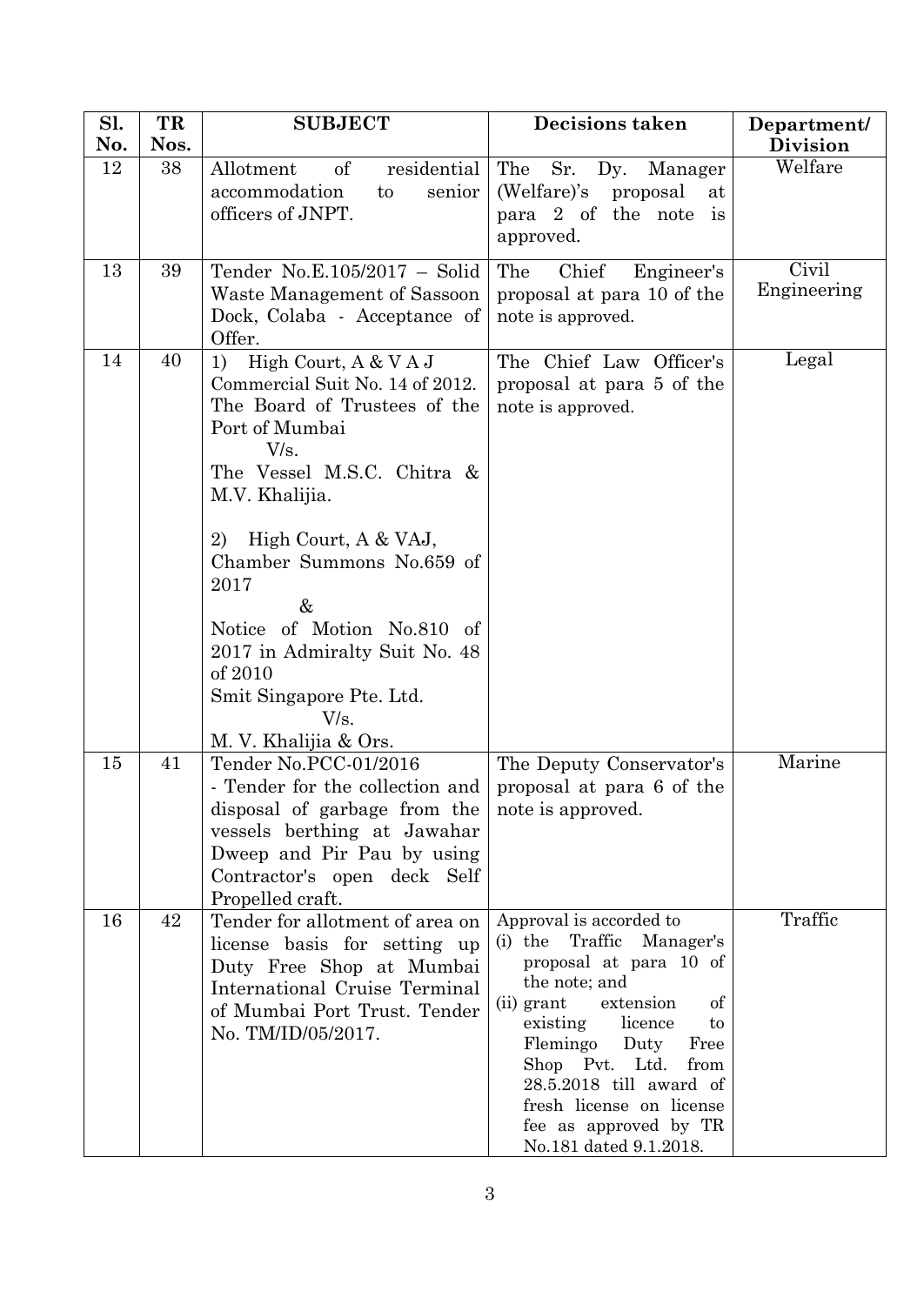| Sl.       | TR         | <b>SUBJECT</b>                                                                                                                                                                                                                                                                                          | <b>Decisions taken</b>                                                                                                                                                                                                               | Department/                   |
|-----------|------------|---------------------------------------------------------------------------------------------------------------------------------------------------------------------------------------------------------------------------------------------------------------------------------------------------------|--------------------------------------------------------------------------------------------------------------------------------------------------------------------------------------------------------------------------------------|-------------------------------|
| No.<br>17 | Nos.<br>43 |                                                                                                                                                                                                                                                                                                         | Chief<br>The<br>Mechanical                                                                                                                                                                                                           | <b>Division</b><br>Mechanical |
|           |            | Reconditioning of existing Fire<br>Fighting Systems at Pir Pau<br>and Jawahar<br>(PP)<br>Dweep<br>(MOT-JD).                                                                                                                                                                                             | Engineer's<br>proposal<br>at<br>para 8 of the note is<br>approved.                                                                                                                                                                   | Engineering                   |
| 18        | 44         | Annual Accounts, 2017-2018                                                                                                                                                                                                                                                                              | Annual<br>The<br>Accounts,<br>2017-18, and forwarding<br>the same to the Principal<br>Director of Audit, Central,<br>Mumbai, for audit as well<br>as to K.C. Jain and Co.,<br>Chartered<br>Accountants<br>for Tax Audit is approved. | Finance                       |
| 19        | 45         | Conference<br>World<br>Ports<br>$\overline{\phantom{0}}$<br>IAPH Baku, 2018 on 8-11 May<br>2018 - Visit to Port of Baku,<br>Azerbaijan - Signing of MoU<br>between Mumbai Port Trust<br>and Port of Baku.                                                                                               | The<br>ex-post-facto<br>approval is accorded to<br>the proposal at para 7 of<br>the note.                                                                                                                                            | General<br>Administration     |
| 20        | 46         | Mumbai Port Trust Employees<br>(Classification,<br>Control<br>&<br>Appeal) Regulations, 2018.                                                                                                                                                                                                           | Consideration deferred.                                                                                                                                                                                                              | <b>HR</b> Division            |
| 21        | 47         | Increase in the honorarium of<br>external/Part time Specialist<br>and internal Specialist/Asstt.<br>Specialist.                                                                                                                                                                                         | Chief<br>The<br>Medical<br>Officer's proposal at para<br>6 of the note is approved.                                                                                                                                                  | Medical                       |
| 22        | 48         | Use of rock material<br>and<br>murum for the reclamation of<br>JD - Request from MMRCL for<br>the dumping of excavated<br>material at MbPT land.                                                                                                                                                        | The<br>Chief<br>Engineer's<br>proposal at para 7 of the<br>note is approved.                                                                                                                                                         | Civil<br>Engineering          |
| 23        | 49         | Tender<br>No.<br>73A/2017<br>Conducting Marine Borings<br>and Soil Investigations for<br>SCB, 15 VD area, Jetty near<br>Radio Club Apollo Bunder,<br>Sunk Rock<br>Light<br>around<br>House and any other locations<br>in Mumbai Port.<br>execution<br><b>Excess</b><br>and<br>extension in time period. | The<br>Chief<br>Engineer's<br>proposal at para 5 of the<br>note is approved.                                                                                                                                                         | Civil<br>Engineering          |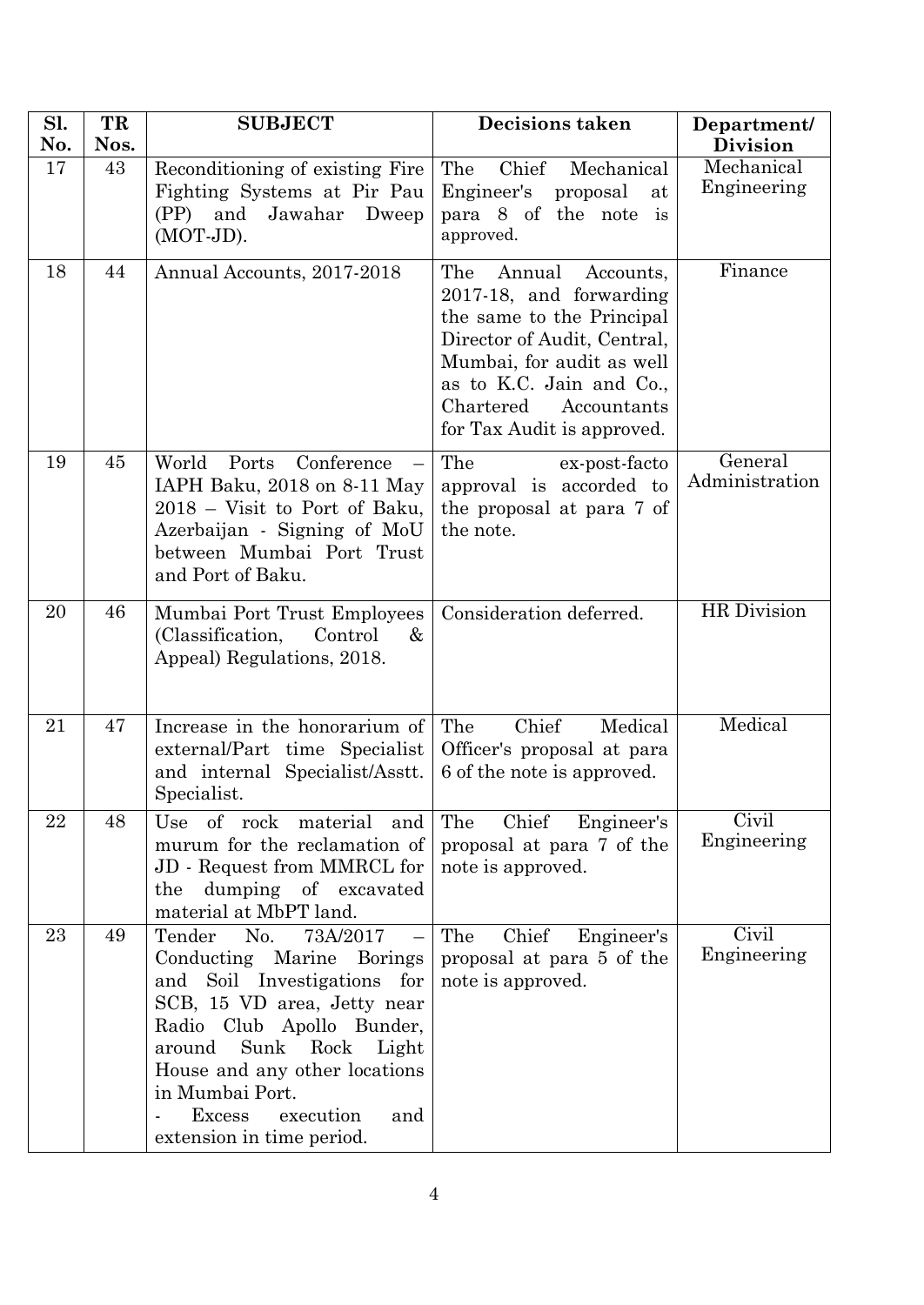| Sl.<br>No. | TR<br>Nos. | <b>SUBJECT</b>                                                                                                                                                                                                                                                                                                                                                                                                       | <b>Decisions taken</b>                                                                                                                                                         | Department/<br><b>Division</b> |
|------------|------------|----------------------------------------------------------------------------------------------------------------------------------------------------------------------------------------------------------------------------------------------------------------------------------------------------------------------------------------------------------------------------------------------------------------------|--------------------------------------------------------------------------------------------------------------------------------------------------------------------------------|--------------------------------|
| 24         | 50         | Tender<br>No.<br>47/2016<br>$\blacksquare$<br>dredging<br>Maintenance<br>in<br>Indira Dock basin of Mumbai<br>Port - Extension of Time                                                                                                                                                                                                                                                                               | Chief<br>The<br>Engineer's<br>proposal at para 5 of the<br>note is approved.                                                                                                   | Civil<br>Engineering           |
| 25         | 51         | Tender<br>No.<br>E.159/2017<br>$\sim$<br>Landscaping and compound<br>wall work of Evelyn<br>House,<br>Apollo Bunder, Colaba.                                                                                                                                                                                                                                                                                         | Chief<br>The<br>Engineer's<br>proposal to<br>incur<br>an<br>of<br>expenditure<br>₹37,33,264.19<br>excluding<br>GST in the absence of<br>budget<br>provision<br>is<br>approved. | Civil<br>Engineering           |
| 26         | $52\,$     | of<br>Invitation<br>tenders<br>for<br>Ropeway Service between Haji<br>Bunder,<br>Sewree<br>and<br>Elephanta Island in Mumbai<br>Harbour.                                                                                                                                                                                                                                                                             | Consideration deferred.                                                                                                                                                        | Civil<br>Engineering           |
| 27         | 53         | Selection of O&M Operator for<br>Operation and Maintenance of<br>Domestic Cruise Terminal (DCT)<br>at 15VD on PPP basis - Request<br>for approval to the Terms and<br>Conditions of Contract.                                                                                                                                                                                                                        | The<br>ex-post-facto<br>approval is accorded to<br>the<br>Chief<br>Engineer's<br>proposal at para 13 of the<br>note.                                                           | Civil<br>Engineering           |
| 28         | 54         | Extension of Medical treatment<br>facilities both Out-patient and In-<br>treatment<br>at<br>MbPT<br>patient<br>Hospital to the Students of IMU<br>on payment of nominal fees of $\bar{x}10$<br>per student on each occasion of<br>all the<br>and to<br>treatment<br>employees<br>and their family<br>members of Indian Maritime<br>University, Port Campus<br>on<br>payment at prevailing CGHS<br>Rate, Mumbai City. | Chief<br>Medical<br>The<br>Officer's proposal at para<br>6 of the note is approved.                                                                                            | Medical                        |
| 29         | 55         | Declaration of Mumbai Port<br>(MbPT) as Special<br>Trust<br>Planning Authority (SPA).<br>- Declaration of intention for<br>preparation of Development<br>Plan as per the provision of<br>MR & TP Act 1966.                                                                                                                                                                                                           | The<br>Chief<br>Engineer's<br>proposal at para 6 of the<br>note is approved.                                                                                                   | Civil<br>Engineering           |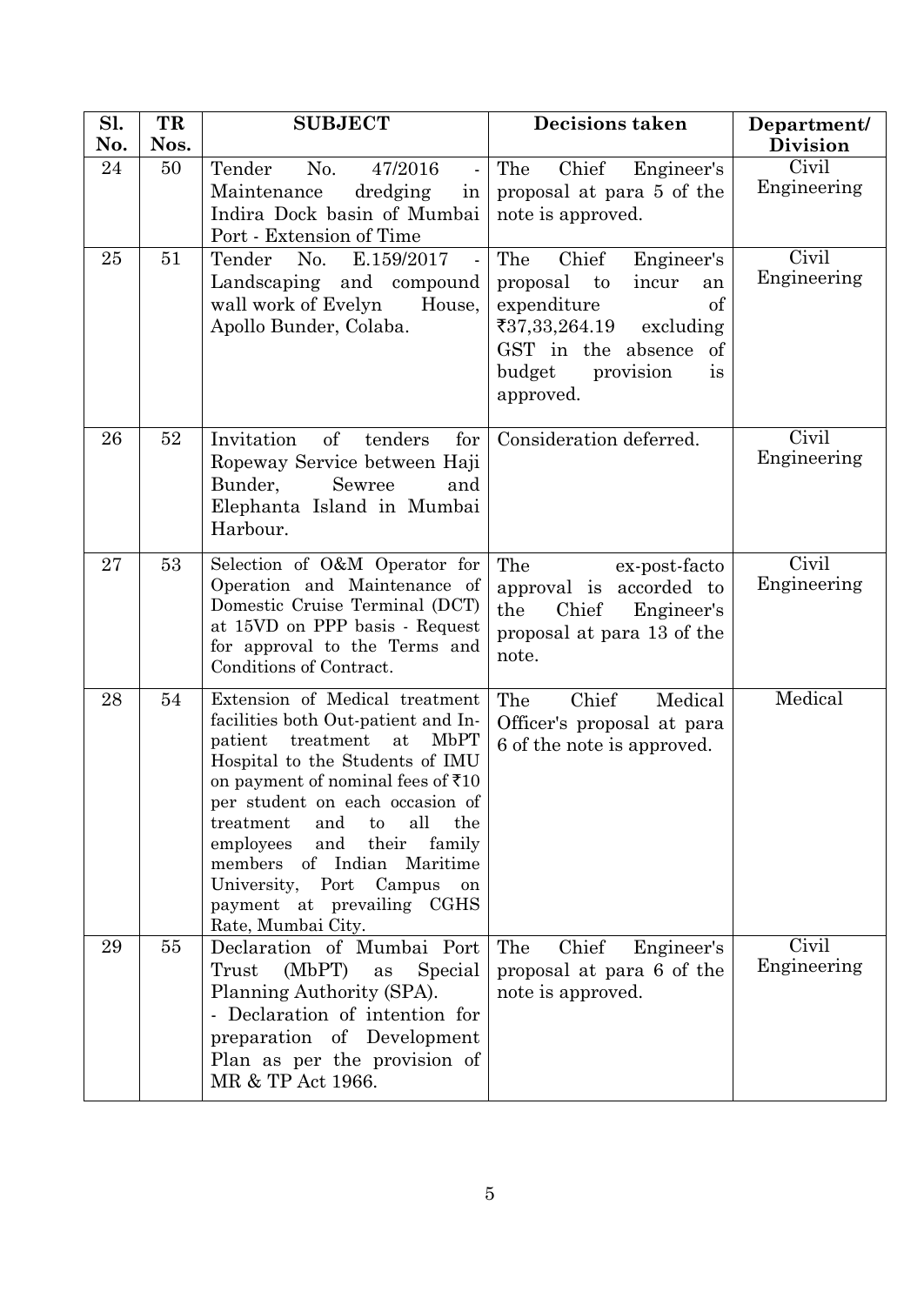| Sl.<br>No. | TR<br>Nos. | <b>SUBJECT</b>                                                                                                                                                                                              | <b>Decisions taken</b>                                                                                                                                           | Department/<br><b>Division</b> |
|------------|------------|-------------------------------------------------------------------------------------------------------------------------------------------------------------------------------------------------------------|------------------------------------------------------------------------------------------------------------------------------------------------------------------|--------------------------------|
| 30         | 56         | Extension to Shri Ashok V.<br>Shinde, Officer<br>Special<br>on<br>Duty $(Jr.)$ for<br>removal<br>of<br>encroachment.                                                                                        | The proposal at para 5 of the<br>note is approved with a<br>consolidated remuneration<br>of ₹50,000 p.m.                                                         | <b>HR</b> Division             |
| 31         | 57         | Removal of pinnacles in areas<br>of BPX/BPS and Indira Dock<br>Entrance channel.                                                                                                                            | The<br>Chief<br>Engineer's<br>proposal at para 14 of the<br>note is approved.                                                                                    | Civil<br>Engineering           |
| 32         | 58         | No.<br>Tender<br>E.10A/2017<br>Modernisation<br>of<br>existing<br>Mumbai International Cruise<br>Terminal (MICT) at Indira<br>Dock, Mumbai. - Allotment of<br>place for labour camp for the<br>Contractors. | Chief<br>The<br>Engineer's<br>proposal at para 9 of the<br>note is approved.                                                                                     | <b>Civil</b><br>Engineering    |
| 33         | 59         | Floating<br>Restaurant<br>at<br>Gateway of India - Nest<br>Suburban Developers P.Ltd.<br>(Tender<br>No.<br>TM/BDC/FR<br>(01/2017)/181)                                                                      | Approval is accorded to<br>grant last extension of 35<br>days, as<br>requested by<br><b>NEST</b><br>Suburban<br>Developers Pvt. Ltd.                             | Traffic                        |
| 34         | 60         | Implementation of Web Based<br>Integrated Estate Operation<br>Management<br>System<br>for<br>Mumbai Port<br>Trust<br>-work<br>contract on Nomination Basis<br>to C-DAC Mumbai.                              | $Jt$ .<br>The<br>Director's<br>proposal at para 6 of the<br>note is approved.                                                                                    | EDP                            |
| 35         | 61         | Proposed<br>action<br>plan<br>on<br>Clarification<br>received<br>from<br>Ministry of Shipping, GOI on<br>Policy Guidelines for Land<br>2015<br>Management<br>(PGLM)<br>2015).                               | The<br>Estate Manager's<br>proposal at para 5 of the<br>note is approved.                                                                                        | Estate                         |
| 36         | 62         | Disciplinary<br>proceedings<br>against Shri V. Rangnath, Ex.<br>Traffic Manager, MbPT.                                                                                                                      | Ex-post-facto approval is<br>accorded<br>to<br>the<br>Chairman's<br>orders<br>to<br>implement the Ministry's<br>order No.C-13021/6/2011-<br>Vig. dated 2.1.2017. | Finance                        |
| 37         | 63         | <sub>of</sub><br>Construction<br>Sewage<br>Treatment Plant<br>Tejas<br>at<br>Nagar Colony, Wadala.                                                                                                          | The<br>Chief<br>Engineer's<br>proposal at para 6 of the<br>note is approved.                                                                                     | Civil<br>Engineering           |